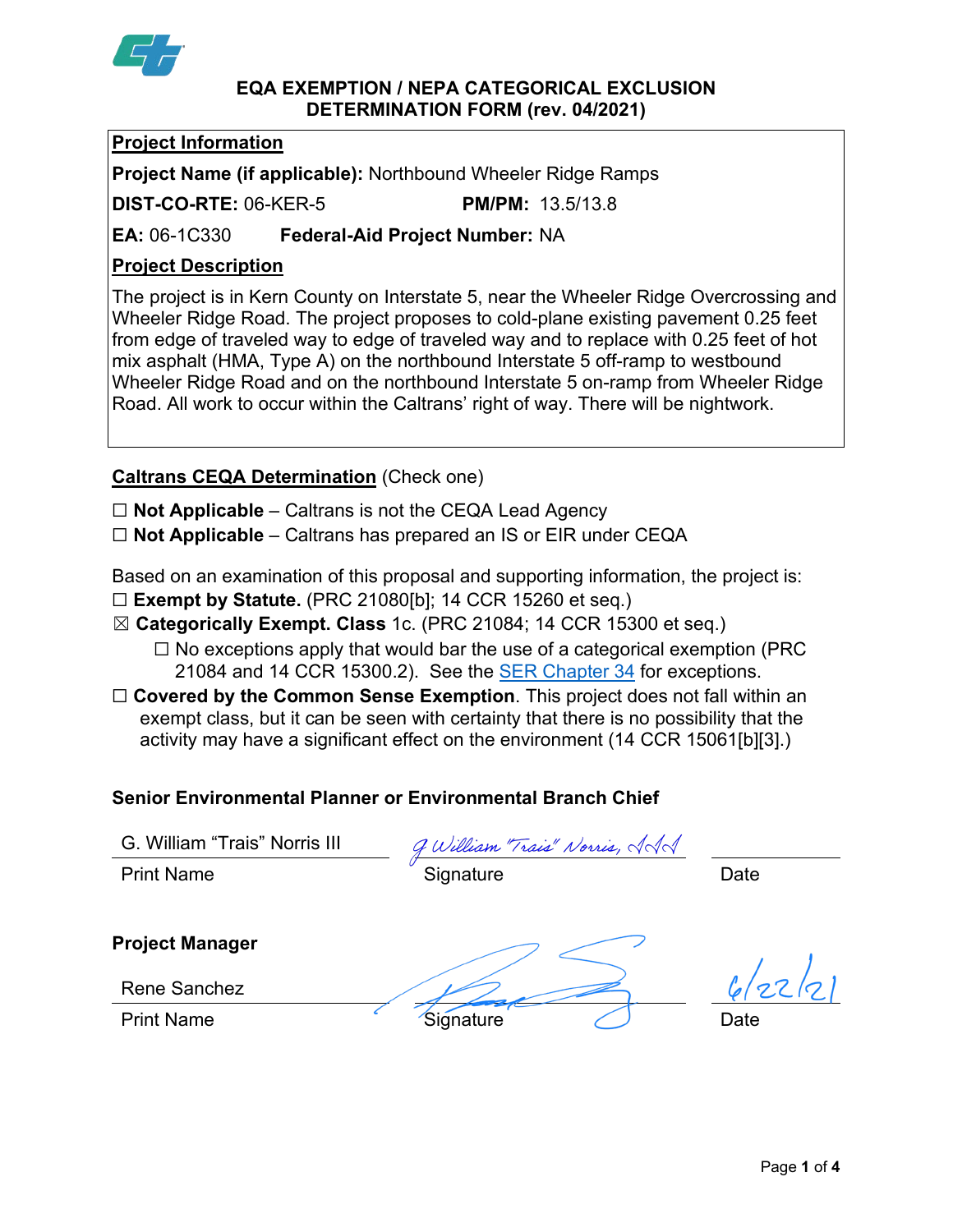

## **Caltrans NEPA Determination** (Check one)

## ☒ **Not Applicable**

Caltrans has determined that this project has no significant impacts on the environment as defined by NEPA, and that there are no unusual circumstances as described in 23 CFR 771.117(b). See [SER Chapter 30](https://dot.ca.gov/programs/environmental-analysis/standard-environmental-reference-ser/volume-1-guidance-for-compliance/ch-30-categorical-exclusions#exception) for unusual circumstances. As such, the project is categorically excluded from the requirements to prepare an EA or EIS under NEPA and is included under the following:

☐ **23 USC 326:** Caltrans has been assigned, and hereby certifies that it has carried out the responsibility to make this determination pursuant to 23 USC 326 and the Memorandum of Understanding dated April 18, 2019, executed between FHWA and Caltrans. Caltrans has determined that the project is a Categorical Exclusion under:

#### ☐ **23 CFR 771.117(c): activity (c)**

☐ **23 CFR 771.117(d): activity (d)**

## ☐ **Activity listed in Appendix A of the MOU between FHWA and Caltrans**

☐ **23 USC 327:** Based on an examination of this proposal and supporting information, Caltrans has determined that the project is a Categorical Exclusion under 23 USC 327. The environmental review, consultation, and any other actions required by applicable Federal environmental laws for this project are being, or have been, carried out by Caltrans pursuant to 23 USC 327 and the Memorandum of Understanding dated December 23, 2016 and executed by FHWA and Caltrans.

## **Senior Environmental Planner or Environmental Branch Chief**

| <b>Print Name</b>                    | Signature | Date |
|--------------------------------------|-----------|------|
| <b>Project Manager/ DLA Engineer</b> |           |      |
| <b>Print Name</b>                    | Signature | Date |

## **Date of Categorical Exclusion Checklist completion (if applicable):** NA **Date of Environmental Commitment Record or equivalent:** 6/11/2021

Briefly list environmental commitments on continuation sheet if needed (i.e., not necessary if included on an attached ECR). Reference additional information, as appropriate (e.g., additional studies and design conditions).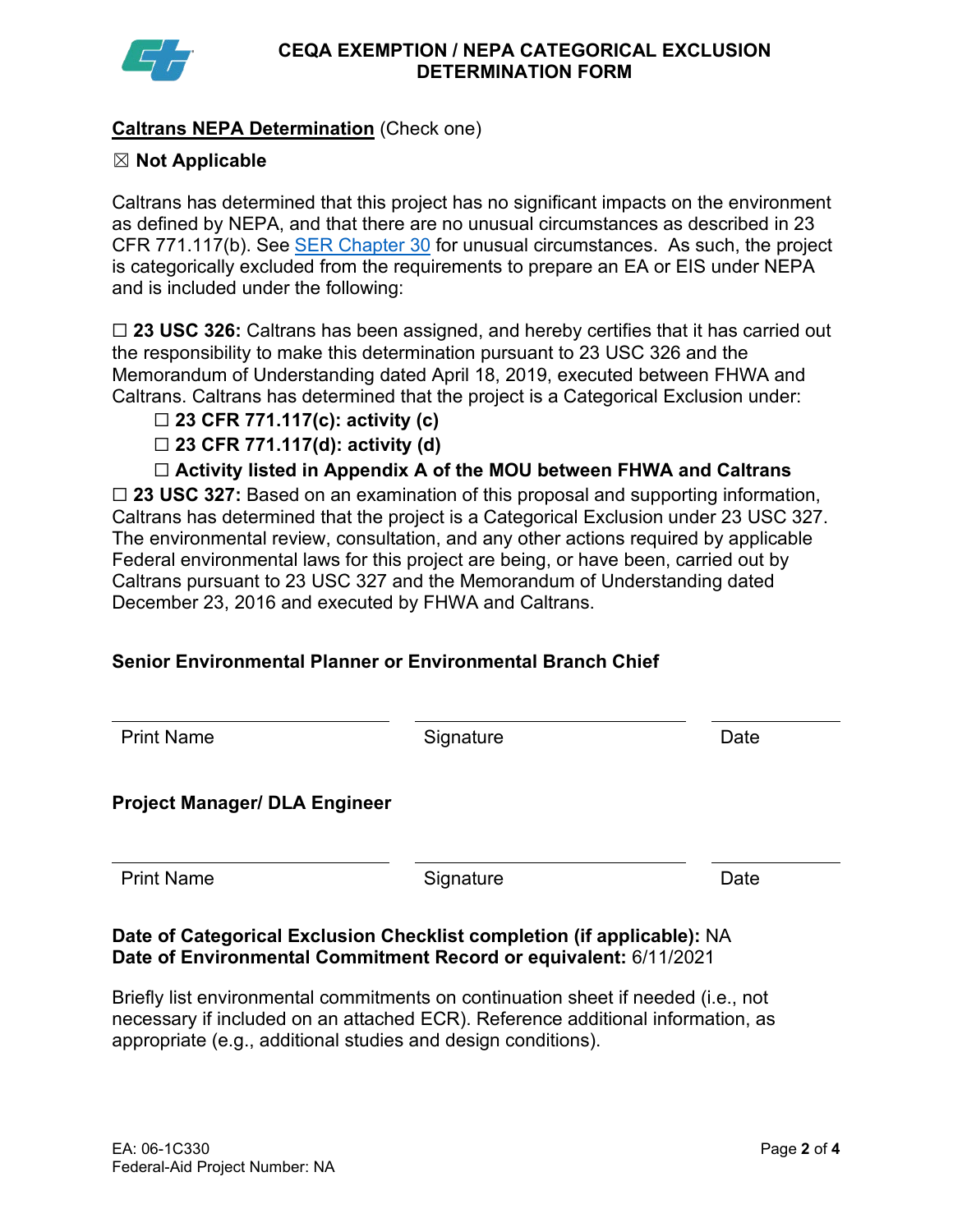

#### **CEQA EXEMPTION / NEPA CATEGORICAL EXCLUSION DETERMINATION FORM**

## **Continuation sheet:**

Biology: General wildlife surveys will be conducted by a qualified biologist no more than thirty (30) days prior to the beginning of ground disturbance or construction activities.

After pre-construction surveys, if sensitive biological resources are observed, Caltrans may require environmental training for all personnel associated with the project.

If construction is to occur during the avian nesting season (Feb 1-Sept 30), preconstruction surveys for nesting migratory birds will be required. If work must occur within the nesting season and nesting birds are found within the project area, the project may require a biological monitor or ESA buffer depending on the extent of work and species affected. Surveys for migratory birds and raptors will be completed no more that (30) days prior to construction and these surveys will be completed by a qualified biologist.

No work should be done within a 500-foot buffer of any active raptor nests. If work must be done within 500 feet of an active raptor nest, the project may require a biological monitor or depending on the extent of work and species affected.

If any special status species are observed during construction activity within 150 feet shall cease immediately. Work may resume after the project biologist has been consulted and the resident engineer has giver written permission to resume work.

All vehicle operators will check under vehicles and equipment prior to operation.

All food related trash items waste products shall be disposed of off-site.

If any wildlife is encountered during construction, said wildlife shall be allowed to freely leave the area unharmed.

Cultural resources: All known sites and build environment resources are at safe distances from the project area limits. No archaeological sites or built environment resources will be impacted by this project.

Hazardous waste: The project area is located within the Tejon Oil field; however, no active or historic wells are located on or near the project area. The database search did not identify any known or suspected hazardous waste sites that would impact the project.

A lead compliance plan (LCP) developed by a Certified Industrial Hygienist (CIH) is required. The estimated cost of the LCP is \$3,000. Include Standard Special Provision (SSP) 7-1.02K(6)(j)(iii) Earth Material Containing Lead in the bid package.

Include SSP 36-4 for work involving residue from grindings that contain lead from paint and thermoplastic. Roadway materials containing lead must be addressed in the contractors LCP.